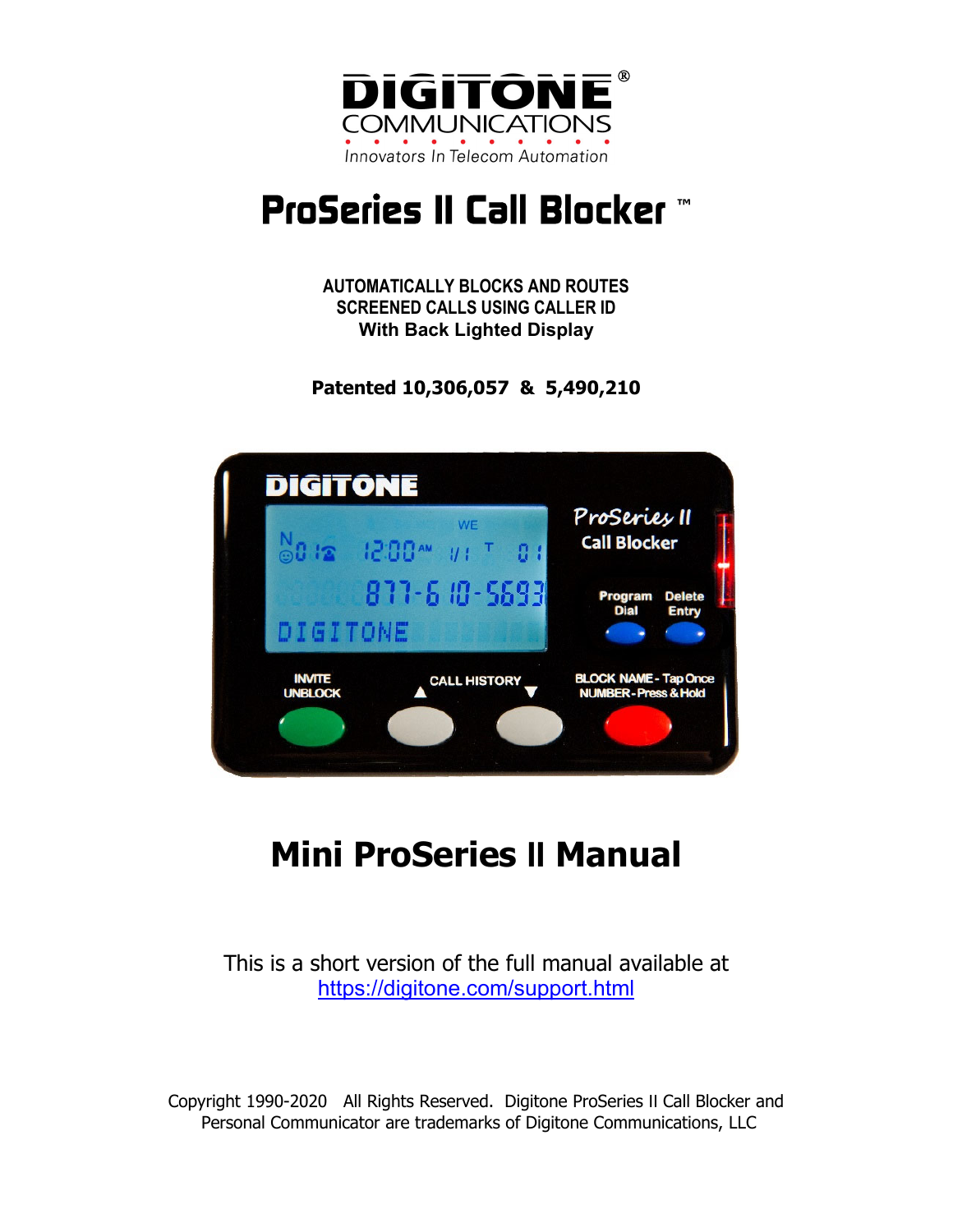# Digitone ProSeries II Call Blocker™ Setup

Thank you for choosing Digitone's ProSeries II Call Blocker™ (DPCB) model for your Personal Telephony Management. The DPCB comes **preloaded to block millions** of Out of Area, Private, Anonymous, No Number, Exchanges and **trillions of Spoofed fake Names** using Digitone's Patented matrix system. Just connect your telephone and you're ready to go as Digitone's DPCB can operate right out of the box. **No Battery Backup is Needed.** If a power outage occurs, all of the program settings remain intact.

**Step 1.** Connect the supplied line cord to your telephone Wall jack, or cable modem Phone jack, or VoIP adapter's Phone jack and then to the Line Port on the DPCB. Initially, "**Connect to Line Service**" will show on the display until the Line cord is plugged into the LINE port. Note: "Connect to Line Service" will also back-light the display if the Line cord is disconnected afterwards.

**Step 2**. Connect your Phone or Combo Phone System to the TEL phone port of the DPCB and set to 3-5 rings. Before powering up the DPCB, take your phone Off-Hook to see if you have a dial tone, if so hang-up. Note if you also have **Voice Mail** services from your phone company, then **Set the Voice Mail Ring Count to 6 or 7 rings**.

**Step 3**. Next, plug the small end of the Power Adapter into the port labeled 24VDC on the DPCB, then plug in the Power Adapter into a standard AC receptacle. Your final assembly should look like this figure below:

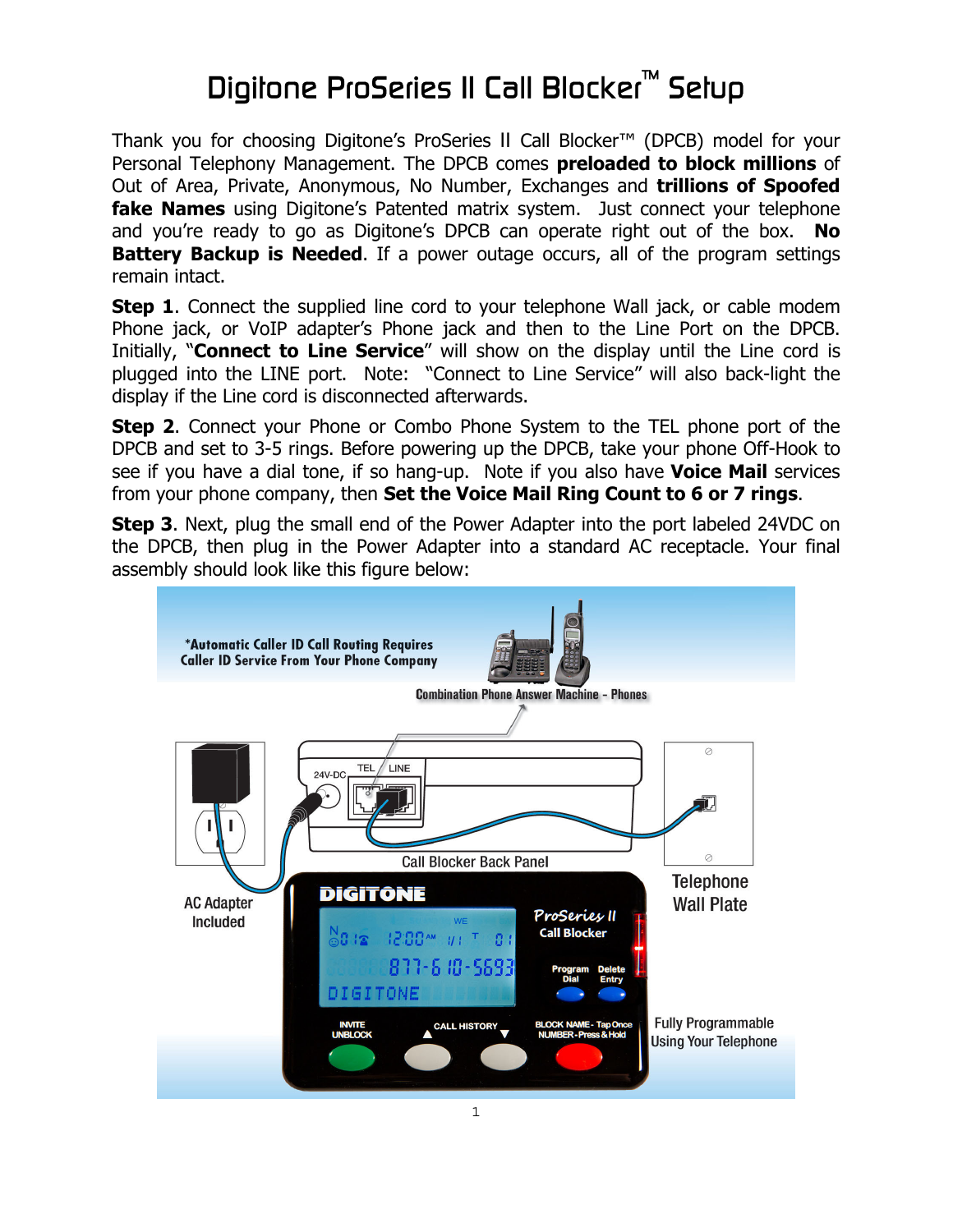# ProSeries II Call Blocker Operation

**Caller ID service from your phone company is required for Digitone's ProSeries II Call Blocker to work**. All calls displaying a valid phone number (except for Out of Area or Private) will ring the phones connected to the **TEL** phone port with **Caller ID repeated.** However, blocked calls will not ring the phones connected to the TEL port. Extension phones connected directly to the phone service will ring once on blocked calls. Digitone recommends using a Cordless phone system to distribute rings.

#### **Block Calls Remotely Using Your Phone**

You can block the LAST caller (or when on the phone) by dialing **\* 2 # to Block** that call. You will hear two confirmation beeps in the phone's speaker.

## **Front Panel Buttons**

#### **Block RED Button - Blocking Numbers**

Blocked Callers can be entered by pressing and holding the **Block** button on the front panel. **"NBR Block Saved"** will display and the red LED indicator will flash to show that call is now on the **Blocked Call List**. Alternatively, you can enter the **LAST** call into the Blocked Caller List remotely while on the phone by dialing **\* 2 #** to Block that call. You will hear two confirmation beeps in the phone's speaker.

#### **Block RED Button – Blocking Names**

This feature **works with the Block button in Call History**. Block up to 50 individual names. **Tap** the **Block** button **once quickly** on the front panel on the selected **Name** you want to block. "**Save Name Block?**" will show on the display. To store that name, tap the Block button again to Confirm.

#### **Invite GREEN Button (or Unblock) - Numbers**

Invited Callers, store up to 80 numbers, can be entered pressing and holding the **Invite** button on the front panel for one second until you see "Release Button" displayed. Release the button and you will see **"NBR Invite Saved"**. When an invited caller calls in, the caller ID will display their number and **"Invited"**. Use this process to override or Unblock **ANY** number that was blocked in Call History.

#### **Invite GREEN Button – VIP Numbers**

Invited VIP Callers, store up to 80 numbers, can be entered by pressing the **Invite** button **Twice quickly** on the front panel. **"NBR VIP Saved"** will display and the caller ID will display their number and **"VIP"**. Use this process to override **ANY** number that is blocked as Out of Area, Private or associated with a blocked Name.

#### **Delete Entry BLUE Button – Numbers**

To delete a single number from Call History, tap **Delete Entry** Button Once, "**Confirm Delete?**" will then show. To clear that displayed call, tap Delete Entry Button again. To Remove the entire Call History Press and Hold the Delete Button, then Confirm Delete, you will then see "CID List Deleted" displayed, clearing all call history.

**Program Dial BLUE Button–** The Dial button lets you dial the number shown in the display. Tap once to start the dialing process. The **Program** button allows you to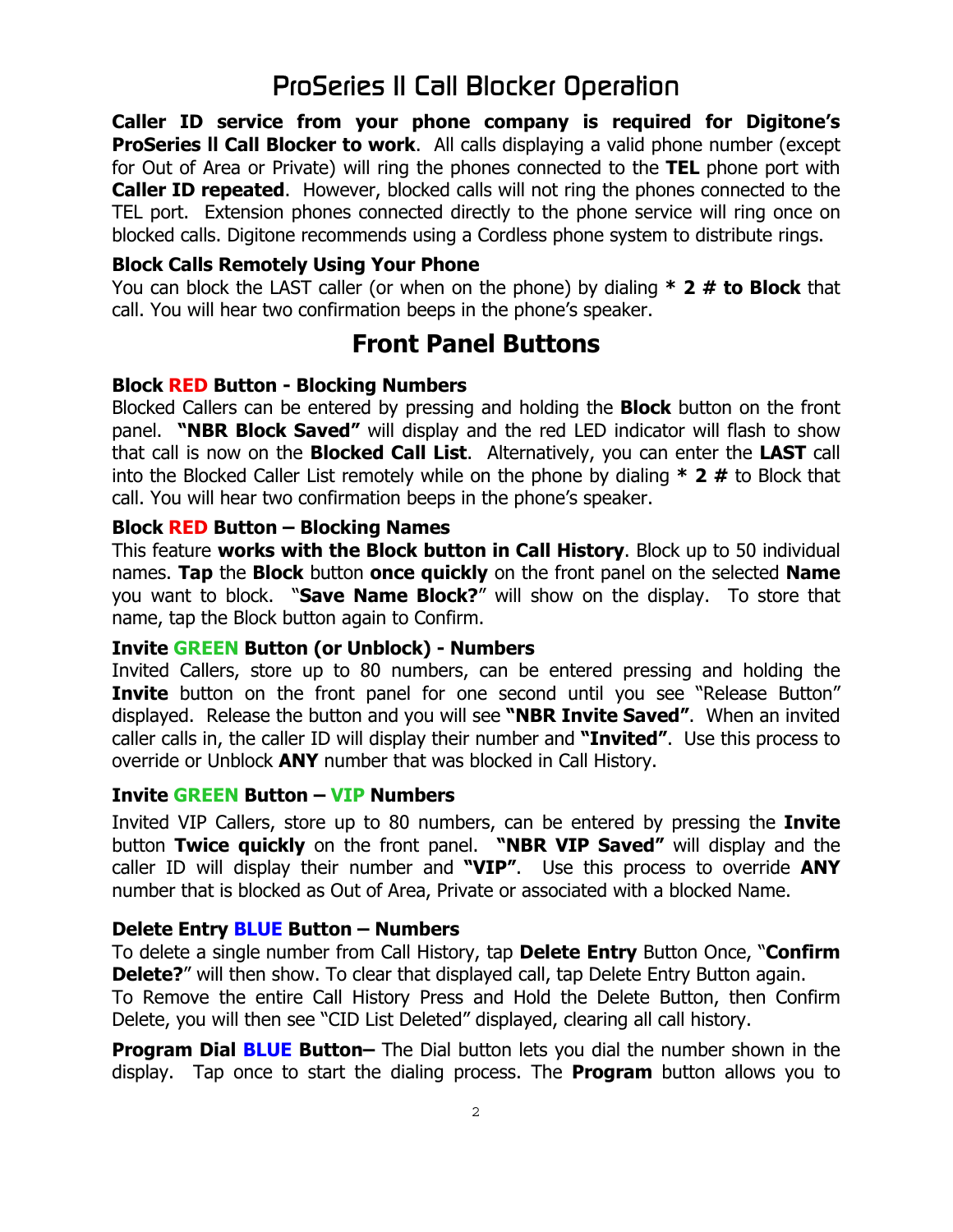change the default settings of the DPCB using programming. Press and hold the Program button or use the **remote command # # or \*\*\* to enter programming**.

**Call Waiting (with Caller ID) –** When on the phone, and you hear the Call Waiting signal, callers on your Blocked list will not be blocked because you are on the phone line. Blocked callers only hear ringing and you will see who is calling on your phone's display, but not on the DPCB display. You can however, answer invited callers that ring-in through Call Waiting using your Flash key or Switch Hook. Alternatively, you can just let the call go to voice mail if you have that service.

# Caller ID Display

#### **Automatic Call Blocking and Routing™**

**Caller ID service** from your phone company is required for Digitone's ProSeries II Call Blocker to work. The first call to your DPCB unit will initialize the **Clock and Date** to the current date and time. Automatic call routing will begin to work right after the first call when Caller ID information is displayed. Note that during **Daylight Savings Time** changes, the phone company is responsible for updating their clock data when delivering the caller ID information.



#### **Caller ID Display Icons**

The "**N**" on the upper left of the display is for New calls and the red LED flashes until this is reduced to 0. The **telephone handset** icon shows the line is either on-hook or off-hook or if the call was already answered. The **VIP** icon indicates a caller in the VIP List has called in. To the right is the **Time** and **Date**, then "**T**" for Total calls currently in Call History. The **Smile** icon ☺ is displayed for Invited caller status. **Day of week** is shown on the top line. The **24** symbol indicates After Hours Mode is active.

#### **Voice Mail & Message Waiting**

There is an **envelope** icon above the **VIP** icon that indicates a message waiting if you have this service. Message waiting signal is passed automatically to your phones.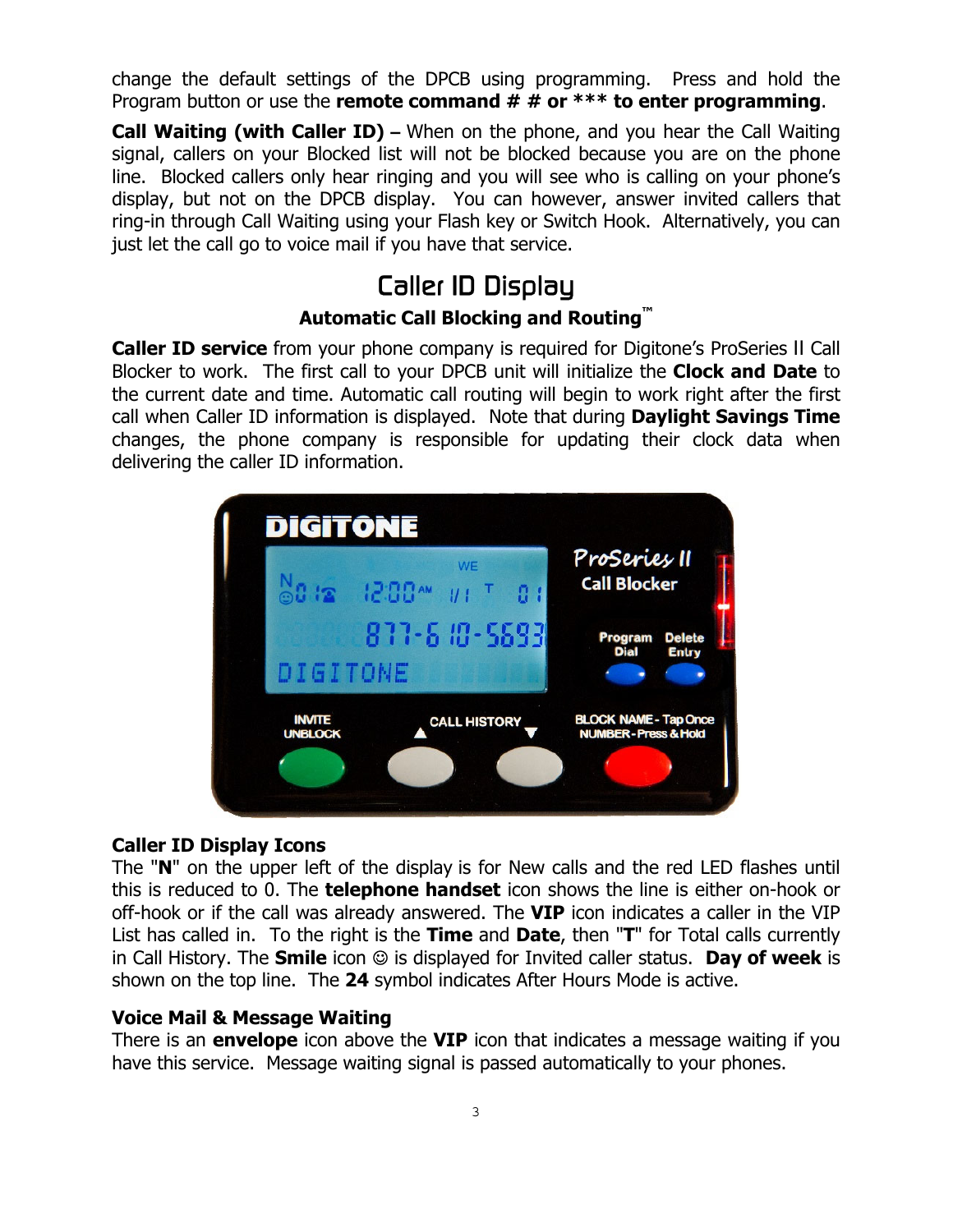# Setup Scenarios

**Fax or Medical Device** - If you also have a Fax machine or even a Medical Alert device, these devices need to be in parallel with your ProSeries II Call Blocker so they have a direct connection to the phone line. **The DPCB should be used exclusively for your telephones.** You can easily separate the two or three pieces of equipment with a Duplex (splitter) Jack or setup that device on another wall plate in a separate room. All blocked calls will not allow the fax machine to receive a fax advertisement.



# **Default Settings**

**Caller ID Standard (16) –** Bellcore FSK Caller ID is used for landline telephony in North America (USA, Canada, Mexico) and other countries (European Union) that utilize FSK or ETSI Standards. DTMF is available where applicable (Brazil, Sweden, Uruguay).

**Spoofed Exchanges (20)** – Exchanges are the second set of numbers following the Area Code, Example: 602-000-1234 where 000 is the spoofed exchange. Also exchanges 000 and 111 are not utilized exchanges and are blocked by default.

**Standard Mode (30)** – All calls that are valid with either a 10 digit (legacy) or 11 digit (VoIP) format and including properly formated international calls where the country code is presented first, are allowed to ring through (with exceptions Code 48 & 58). Other operating modes include: Business (31), Select (33) and After Hours Modes.

**Virtual Memory Management (46)** - Set **ON** for automatic removal of older Blocked numbers stored from earlier entries to allow storage of current entries. Using this management (no limit) will always allow current storage of new blocked numbers. There are 800 blocked memory slots that will continue to re-index each time a new blocked number is entered into memory. Note programmed Code 40 Blocked numbers are not deleted when memory management is enabled.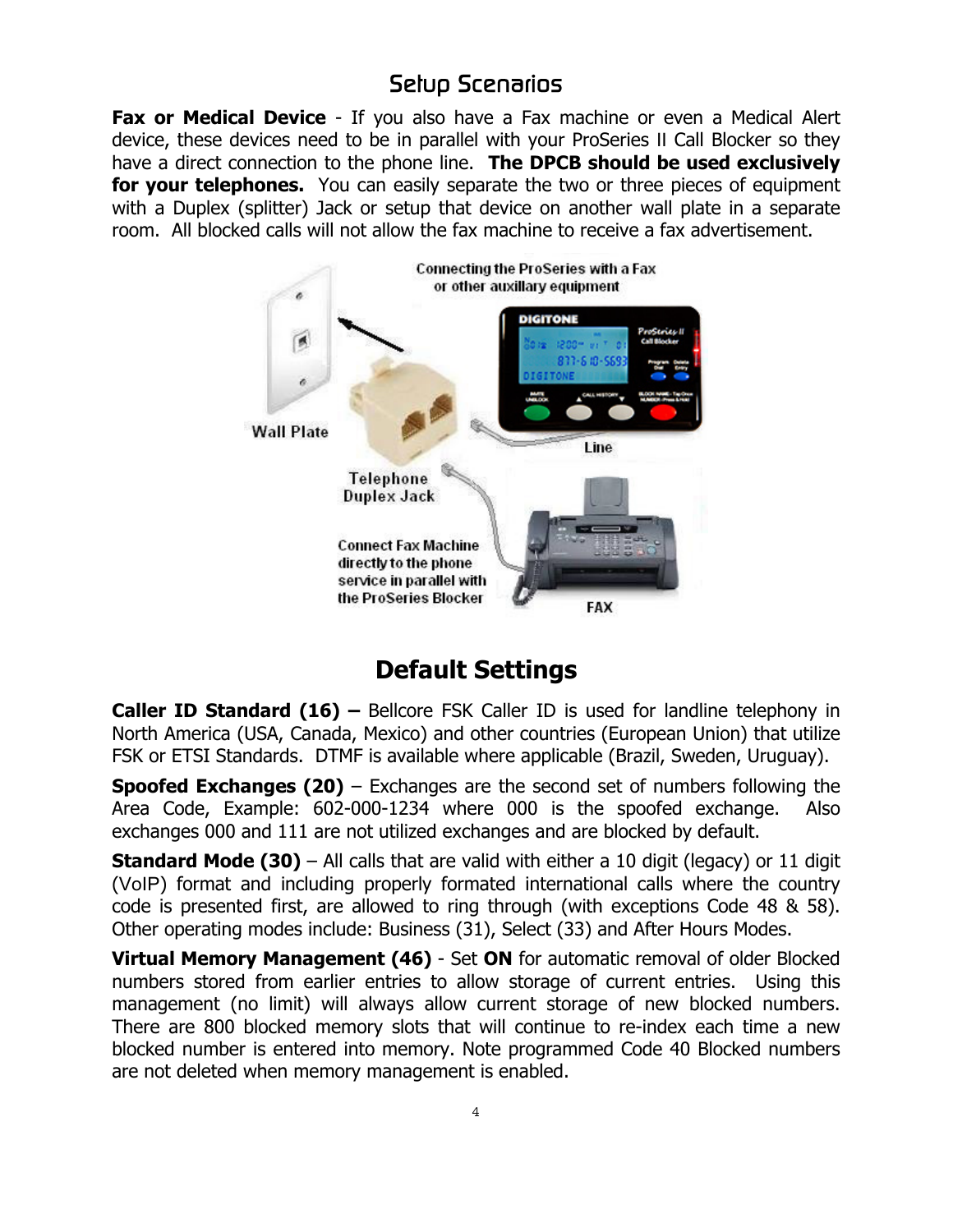**First Ring Suppression**™ **(70)** – Set **ON** to prevent blocked calls from ringing connected phones in the TEL port. Caller ID is repeated to the TEL port when valid or Invited calls are passed through. Note: Extension phones connected directly to the phone service will ring once on blocked calls. **Digitone recommends using a Cordless phone system** with multiple handsets connected to the TEL port to distribute ringing throughout your home where you may have older wired corded phones permanently connected. You would then turn off the corded phone ringers so that the cordless system could do the ring announcements.

**OPX Calls (73)** – All Out of Area, Private, Anonymous and Unknown call types not properly formatted are blocked. Overrides are available by using the Invite Button to make **ANY** number a VIP and allow these call types to ring through.

**Global Invite (96)** – Allows all valid calls to ring through without having to setup a "white list". Alternatively, you can use the Invite Button to setup your Invited List (white list) to specifically allow only selected callers to ring through and change the default to Select Mode (33) or Global Block Mode (97#\*) using programmable Advanced User Settings to change the defaults available at Digitone.Com website Support Page https://digitone.com/support.html.

# **Advanced User Settings**

**Connecting your Telephone to the TEL Jack of the ProSeries Blocker** 



#### **Testing your connection to the DPCB**

With the ProSeries Blocker powered up, go off-hook with the **phone** you are using in the **TEL** port. See if the DPCB shows the **Call Progress Timer** on the lower line of the display, ex. **0:01, 0:02**, etc. before attempting programming. If so, Hang-up.

**Entering Programming** - Press and hold the Program button for 3 seconds until you see the red LED light, then Release button, see "Program Mode", then "Pick Up Phone", and wait for the BEEP. Also, **you can dial ## or \*\*\* to enter programming faster remotely**, but the phone must be connected to the TEL port. Note that if you are **using a cordless phone handset** you will also have to press the **Talk button**.

**Full Manual Version:** If you need to customize the settings to filter certain area codes, exchanges, change Modes or utilize Global Blocking methods, please visit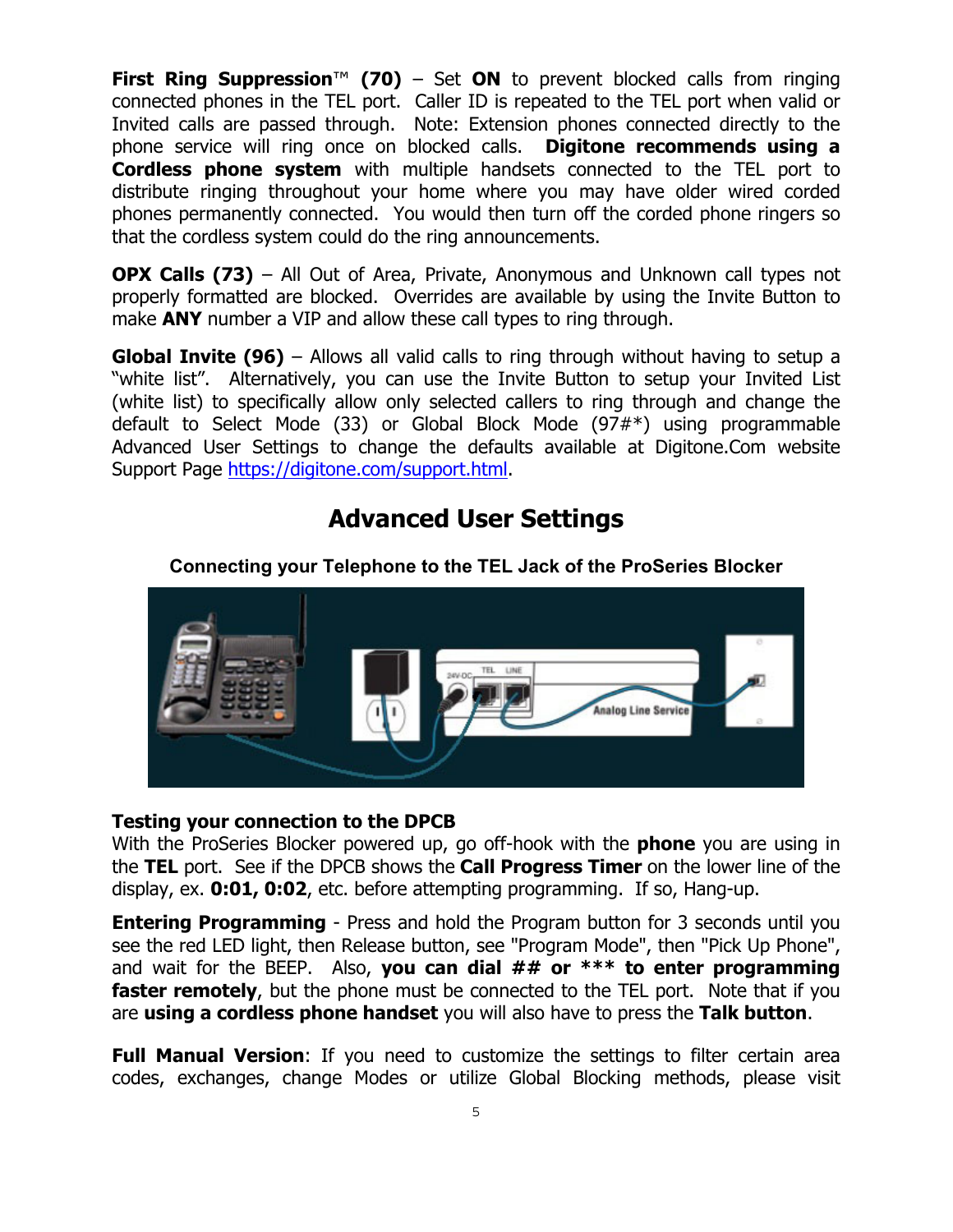Digitone's website for a full version of the manual which has all codes listed for adjusting filtering to your needs. See https://digitone.com/support.html. Below are just some of the frequently used codes for faster access.

**LCD Back Lighting Timer (27)** – You can adjust the LCD back light display time from the default of 10 seconds. Press and hold the **Program Button** for 3 seconds until you see "Program Mode", then "Pick Up Phone", when the prompt for "Enter Code" displays, enter **27** then the number of seconds you want the LCD to light, followed by \* key. EX:  $2715*$  is 15 seconds (1 second up to 60 seconds),  $2700*$  is OFF.

**Red LED (28)** - If you do not want to see the LED flashing at all, you can disable it. Press and hold the **Program Button** for 3 seconds until you see "Program Mode", then "Pick Up Phone", when the prompt for "Enter Code" displays, enter **29**. Default is 28.

**Blocking Known Unwanted Callers (40)** – You can manually enter numbers through programming Code 40 into storage. Press and hold the **Program Button** for 3 seconds until you see "Program Mode", then "Pick Up Phone", when the prompt for "Enter Code" displays, enter **40** (to store a number of your Blocked caller) followed by the 10 (or more) digit number, then the **\*** key. Example for a Blocked number enter: 40, 894 555 1212 \*. Store up to 800 unwanted caller numbers.

**Blocking Known Unwanted Area Codes (40)** - To Block specific unwanted area codes, press and hold the **Program Button** for 3 seconds until you see "Program Mode", then "Pick Up Phone", when the prompt for "Enter Code" displays, enter **40** to store an area code followed by the **\*** key. Ex. for a Blocked area code enter: 40, 894 \*. Area codes are displayed as just the area code. Store up to 800 area codes.

**Inviting Callers within a Blocked Area Code (52) - Invited callers within a blocked** area code can only be added using programming **Code 52**, and not by using the Invite button. To Invite a number within a blocked area code, press and hold the **Program Button** for 3 seconds until you see "Program Mode", then "Pick Up Phone", when the prompt for "Enter Code" displays enter **52** to store a **full 10 digit number** followed by the **\*** key. Example: 52, 894 555 1212 \*. Store up to 50 numbers.

**Inviting VIP Callers (60) -** To allow callers to ring through at any time or to override Out of Area numbers that are blocked by default: Press and hold the **Program Button** for 3 seconds until you see "Program Mode", then "Pick Up Phone", when the prompt for "Enter Code" displays enter **60** to store a **number** followed by the **\*** key. Example: 60, 1 894 555 1212 \*. Store up to **80 numbers or area codes**.

#### **VoIP Option (95) - Manually Set Clock and Date**

The date and time are determined by your local phone service automatically, but you can manually set it for use with VoIP phone services. Press and hold the **Program Button** for 3 seconds until you see "Program Mode", then "Pick Up Phone", when the prompt for "Enter Code" displays, enter **95** followed by the **year in two digits**, the **month in two digits**, the **day in two digits** and the (Military) **time in 4 digits**. Example, 95 20 05 28 1425  $*$  or 95 + Year 20 + Month 05 + Day 28 + Mil Time 1425 (2:25PM) + **\*** key to store. The display will show the new Time and Date changed immediately after you hang up and for each call thereafter. To return to factory setting of Automatic Date & Time from your phone company, enter 95  $#$  \*.